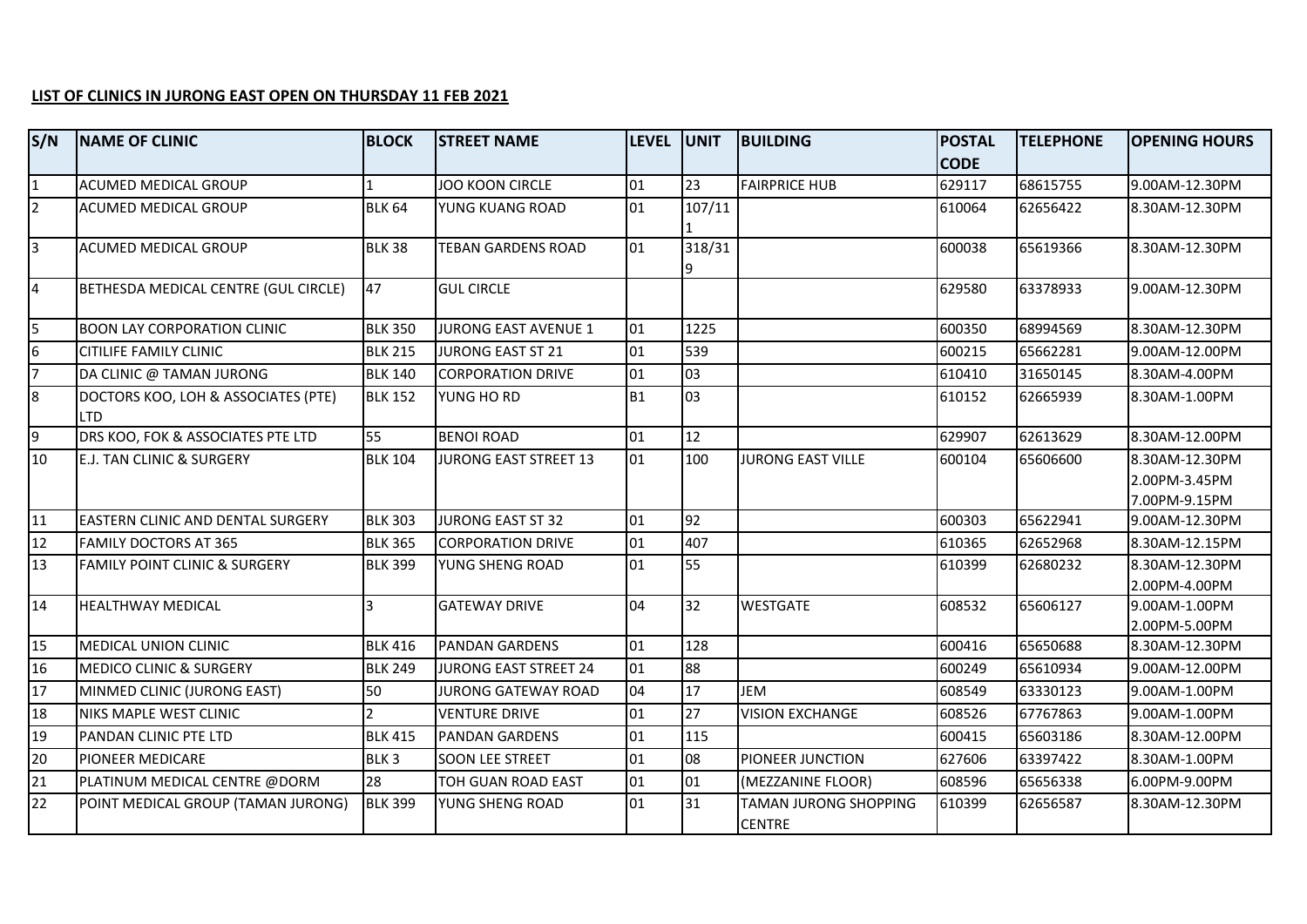| S/N | <b>INAME OF CLINIC</b>                 | <b>BLOCK</b>   | <b>ISTREET NAME</b>      | <b>LEVEL</b> | <b>IUNIT</b> | <b>IBUILDING</b>         | <b>POSTAL</b> | <b>ITELEPHONE</b> | <b>OPENING HOURS</b> |
|-----|----------------------------------------|----------------|--------------------------|--------------|--------------|--------------------------|---------------|-------------------|----------------------|
|     |                                        |                |                          |              |              |                          | <b>CODE</b>   |                   |                      |
| 23  | <b>PROHEALTH MEDICAL GROUP @TAMAN</b>  | 399            | lyung sheng road         | 101          | 56           | TAMAN JURONG SHOPPING    | 610399        | 62682628          | 8.00AM-3.30PM        |
|     | JURONG                                 |                |                          |              |              | <b>CENTRE</b>            |               |                   |                      |
| 24  | <b>IRAFFLESMEDICAL</b>                 | <b>BLK 131</b> | JURONG GATEWAY ROAD      | 101          | 267          |                          | 600131        | 68996688          | 8.00AM-1.00PM        |
| 25  | ISATA COMMHEALTH MEDICAL CENTRE        | <b>BLK 135</b> | JURONG GATEWAY ROAD      | 104          | 345          |                          | 600135        | 62446688          | 8.30AM-12.00PM       |
| 26  | ISOON LEE MEDICAL CLINIC               |                | <b>I</b> SOON LEE STREET | 01           | 15           | <b>IPIONEER JUNCTION</b> | 627606        | 169779670         | 8.30AM-1.00PM        |
| 27  | <b>TEBAN GARDEN CLINIC</b>             | <b>BLK 61</b>  | <b>TEBAN GARDENS RD</b>  | 101          | 01           | <b>TEBAN PLACE</b>       | 600061        | 65619052          | 9.00AM-12.30PM       |
|     |                                        |                |                          |              |              |                          |               |                   | 2.00PM-5.00PM        |
| 28  | TOH GUAN FAMILY CLINIC                 | 267A           | <b>TOH GUAN ROAD</b>     | 101          | 02           |                          | 601267        | 65666966          | 9.00AM-12.30PM       |
| 29  | TRINITY MEDICAL CLINIC                 | <b>BLK 130</b> | JURONG GATEWAY ROAD      | loз          | 201          |                          | 600130        | 65607088          | 9.00AM-12.30PM       |
| 30  | TRINITY MEDICAL CLINIC                 | <b>BLK 130</b> | JURONG GATEWAY ROAD      | 102          | 205/20       |                          | 600130        | 65607088          | 9.00AM-12.30PM       |
|     |                                        |                |                          |              |              |                          |               |                   |                      |
| 31  | <b>WEST POINT CLINIC &amp; SURGERY</b> | <b>BLK 130</b> | JURONG GATEWAY ROAD      | 01           | 235          |                          | 600130        | 62551811          | 8.30AM-12.00PM       |
| 32  | IWU CLINIC & SURGERY                   | <b>BLK 249</b> | JURONG EAST ST 24        | 101          | 78           |                          | 600249        | 165611672         | 19.00AM-12.30PM      |

## **LIST OF CLINICS IN JURONG EAST OPEN ON FRIDAY 12 FEB 2021**

| S/N                 | <b>NAME OF CLINIC</b> | <b>BLOCK</b> | <b>STREET NAME</b> | <b>ILEVEL</b> | <b>JUNIT</b> | <b>BUILDING</b> | <b>POSTAL</b> | <b>TELEPHONE</b> | <b>OPENING HOURS</b> |  |
|---------------------|-----------------------|--------------|--------------------|---------------|--------------|-----------------|---------------|------------------|----------------------|--|
|                     |                       |              |                    |               |              |                 | <b>CODE</b>   |                  |                      |  |
| NO CLINICS ARE OPEN |                       |              |                    |               |              |                 |               |                  |                      |  |

## **LIST OF CLINICS IN JURONG EAST OPEN ON SATURDAY 13 FEB 2021**

| <b>INAME OF CLINIC</b>               | <b>BLOCK</b> | <b>ISTREET NAME</b>                                    | llevel                                                                                                   | <b>IUNIT</b>     | <b>IBUILDING</b>       | <b>IPOSTAL</b> | <b>ITELEPHONE</b>                                   | <b>IOPENING HOURS</b>                        |
|--------------------------------------|--------------|--------------------------------------------------------|----------------------------------------------------------------------------------------------------------|------------------|------------------------|----------------|-----------------------------------------------------|----------------------------------------------|
|                                      |              |                                                        |                                                                                                          |                  |                        |                |                                                     |                                              |
| <b>IACUMED MEDICAL GROUP</b>         |              |                                                        |                                                                                                          |                  |                        |                |                                                     | 19.00AM-12.00PM                              |
|                                      |              |                                                        |                                                                                                          |                  |                        |                |                                                     |                                              |
| <b>IACUMED MEDICAL GROUP</b>         |              |                                                        |                                                                                                          |                  |                        |                |                                                     | 9.00AM-12.00PM                               |
|                                      |              |                                                        |                                                                                                          |                  |                        |                |                                                     |                                              |
| BETHESDA MEDICAL CENTRE (GUL CIRCLE) |              |                                                        |                                                                                                          |                  |                        |                |                                                     | 19.00AM-1.00PM                               |
|                                      |              |                                                        |                                                                                                          |                  |                        |                |                                                     | 2.00PM-5.30PM                                |
| <b>DA CLINIC @ TAMAN JURONG</b>      |              |                                                        |                                                                                                          |                  |                        |                |                                                     | 8.30AM-12.00PM                               |
|                                      |              | <b>BLK 64</b><br>BLK 38<br><b>47</b><br><b>BLK 140</b> | <b>IYUNG KUANG ROAD</b><br><b>ITEBAN GARDENS ROAD</b><br><b>IGUL CIRCLE</b><br><b>ICORPORATION DRIVE</b> | 101<br>101<br>01 | 107/11<br>318/31<br>03 |                | <b>CODE</b><br>610064<br>600038<br>629580<br>610410 | 62656422<br>65619366<br>63378933<br>31650145 |